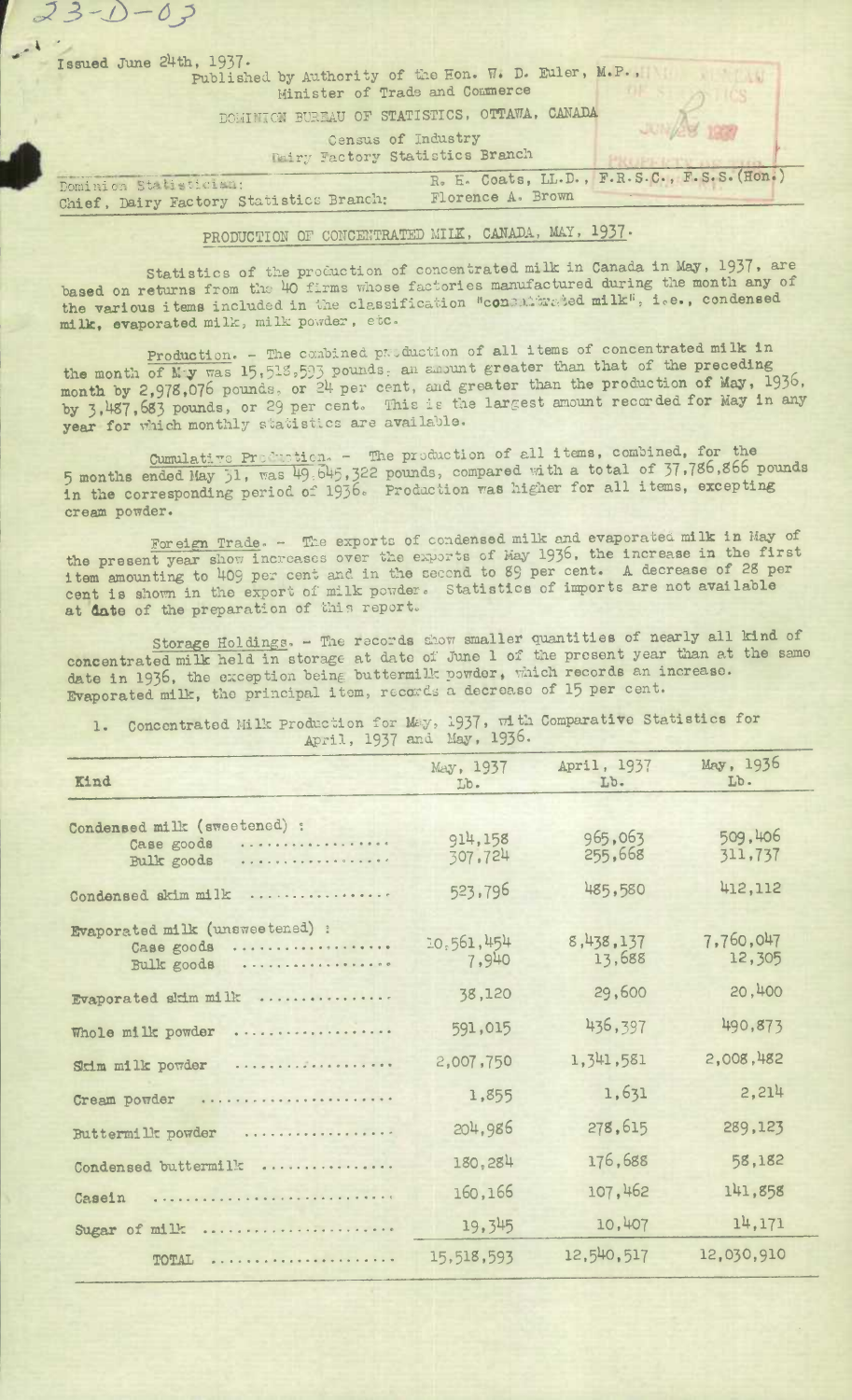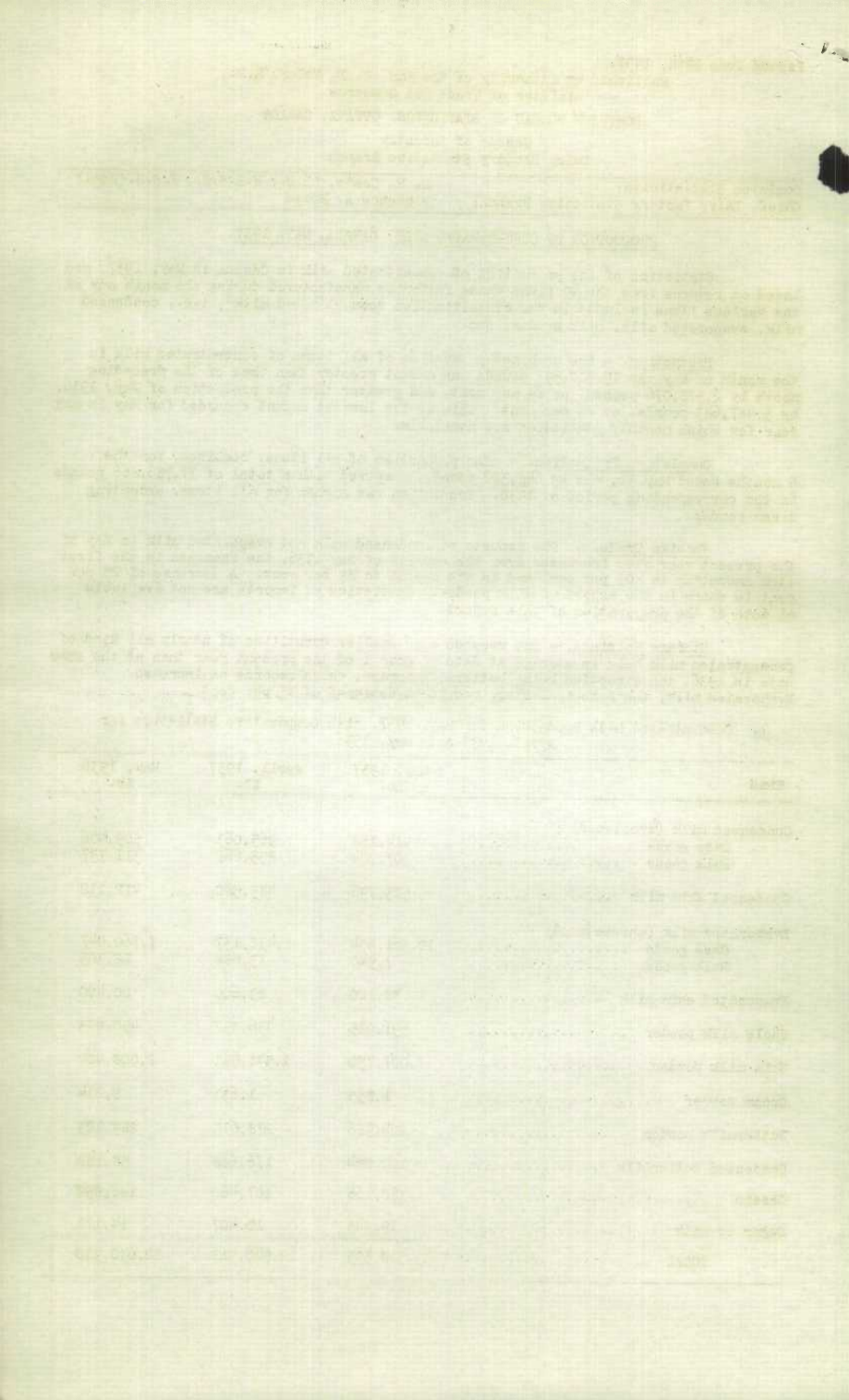| Five Months ended May 31 |             |  |
|--------------------------|-------------|--|
| 1937                     | 1936        |  |
| Lb.                      | Lb.         |  |
| 3,594,593                | 2,045,828   |  |
| 1,289,033                | 1,134,927   |  |
| 1,961,041                | 1, 673, 434 |  |
| 32,173,963               | 23,871,014  |  |
| 76,326                   | 82,674      |  |
| 112,245                  | 48,208      |  |
| 1,883,205                | 1,094,766   |  |
| 6,251,851                | 6,227,695   |  |
| 13,798                   | 18,119      |  |
| 1,026,645                | 875,526     |  |
| 751,876                  | 336,016     |  |
| 460,119                  | 357,223     |  |
|                          | 21,436      |  |
|                          | 50,627      |  |

2. Cumulative Production of Concentrated Hilk for the Five Months ended May 31, 1937, uith Comparative Statistics for the Five Months ended May, 31, 1936.

3. Production by Months of Condensed Milk, Evaporated Milk and Skim Milk Powder for the Period January to May, 1937-

TOTAL .................................

149,645,322 37,786,866

|          | Condensed Milk |            |             | Evaporated Milk |             |  |
|----------|----------------|------------|-------------|-----------------|-------------|--|
|          | Case Goods     | Bulk Goods | Case Goods  | Bulk Goods      | Powder      |  |
|          | Lb.            | Lb.        | $Lb$ .      | Lb.             | Lb.         |  |
| January  | 385,926        | 182,007    | 4, 154, 272 | 15,063          | 1,065,624   |  |
| February | 388,278        | 243,955    | 3,924,770   | 26,352          | 796.844     |  |
| March    | 941,168        | 299,679    | 5,095,330   | 13,283          | 1,040,052   |  |
| April    | 965,063        | 255,668    | 8,438,137   | 13,688          | 1, 341, 581 |  |
| May      | 914, 158       | 307,724    | 10,561,454  | 7,940           | 2,007,750   |  |

4. Imports and Exports of Concentrated Milk, May, 1937, with Comparative Statistics for April, 1937 and May, 1936 (a)

|                                                                 | Quantity Imported  |                                  |                                                                                                                                                                                                                                                                                                                                                                                                                                                                                                       | Quantity Exported               |                               |                               |
|-----------------------------------------------------------------|--------------------|----------------------------------|-------------------------------------------------------------------------------------------------------------------------------------------------------------------------------------------------------------------------------------------------------------------------------------------------------------------------------------------------------------------------------------------------------------------------------------------------------------------------------------------------------|---------------------------------|-------------------------------|-------------------------------|
| Kind                                                            | May<br>1937<br>Lb. | April<br>1937<br>Lb <sub>o</sub> | May<br>1936<br>Lb <sub>e</sub>                                                                                                                                                                                                                                                                                                                                                                                                                                                                        | May<br>1937<br>Lb.              | April<br>1937<br>Lb.          | May<br>1936<br>Lb.            |
| .<br>Condensed milk<br>Evaporated milk<br>Milk powder<br>Casein | (b)<br>(b)<br>(b)  | 3,309<br>92,680<br>12,981        | 2,034<br>$\frac{1}{2} \left( \frac{1}{2} \right) \left( \frac{1}{2} \right) \left( \frac{1}{2} \right) \left( \frac{1}{2} \right) \left( \frac{1}{2} \right) \left( \frac{1}{2} \right) \left( \frac{1}{2} \right) \left( \frac{1}{2} \right) \left( \frac{1}{2} \right) \left( \frac{1}{2} \right) \left( \frac{1}{2} \right) \left( \frac{1}{2} \right) \left( \frac{1}{2} \right) \left( \frac{1}{2} \right) \left( \frac{1}{2} \right) \left( \frac{1}{2} \right) \left( \frac$<br>1,597<br>7,387 | 715,500<br>1,802,700<br>332,900 | 642,400<br>939,900<br>219,200 | 140,700<br>951,500<br>464,200 |

5. -Concentrated Milk Products in Cold Storage Warehouses, June 1, 1937, with Comparative Statistics for May 1, 1937, and June 1, 1936. (c)

| Kind                                                                                                                                                                       | June 1, 1937<br>Lb <sub>e</sub>                                                                                                                                                                                                                                                                                                                                                                                                                                                                                                                                  | May 1, 1937<br>Lb.                                                                            | June 1, 1936<br>Lb.                                                                    |
|----------------------------------------------------------------------------------------------------------------------------------------------------------------------------|------------------------------------------------------------------------------------------------------------------------------------------------------------------------------------------------------------------------------------------------------------------------------------------------------------------------------------------------------------------------------------------------------------------------------------------------------------------------------------------------------------------------------------------------------------------|-----------------------------------------------------------------------------------------------|----------------------------------------------------------------------------------------|
| Condensed milk<br>Condensed skim milk<br>Evaporated $milk$<br>Evaporated skim milk<br>Whole milk powder<br>Skim milk powder<br>Buttermilk powder<br>Cream powder<br>Casein | 727,713<br>157,265<br>6,175,750<br>$\frac{1}{2} \left( \frac{1}{2} \right) \left( \frac{1}{2} \right) \left( \frac{1}{2} \right) \left( \frac{1}{2} \right) \left( \frac{1}{2} \right) \left( \frac{1}{2} \right) \left( \frac{1}{2} \right) \left( \frac{1}{2} \right) \left( \frac{1}{2} \right) \left( \frac{1}{2} \right) \left( \frac{1}{2} \right) \left( \frac{1}{2} \right) \left( \frac{1}{2} \right) \left( \frac{1}{2} \right) \left( \frac{1}{2} \right) \left( \frac{1}{2} \right) \left( \frac$<br>531,850<br>733,529<br>95,082<br>4,565<br>49,024 | 657,710<br>218,435<br>5,974,653<br>49,124<br>418.209<br>772,010<br>126,855<br>6,864<br>31,115 | 734,929<br>308,757<br>7,277,592<br>596,655<br>1,107,612<br>83,591<br>39,310<br>140.535 |
|                                                                                                                                                                            |                                                                                                                                                                                                                                                                                                                                                                                                                                                                                                                                                                  |                                                                                               |                                                                                        |

External Trade Report - **"Imports** and Exports of Milk and Its Products and Eggs".

(b) Not yet available.

Agricultural Branch - "Cold. Storage Holdings in Canada".

-2-